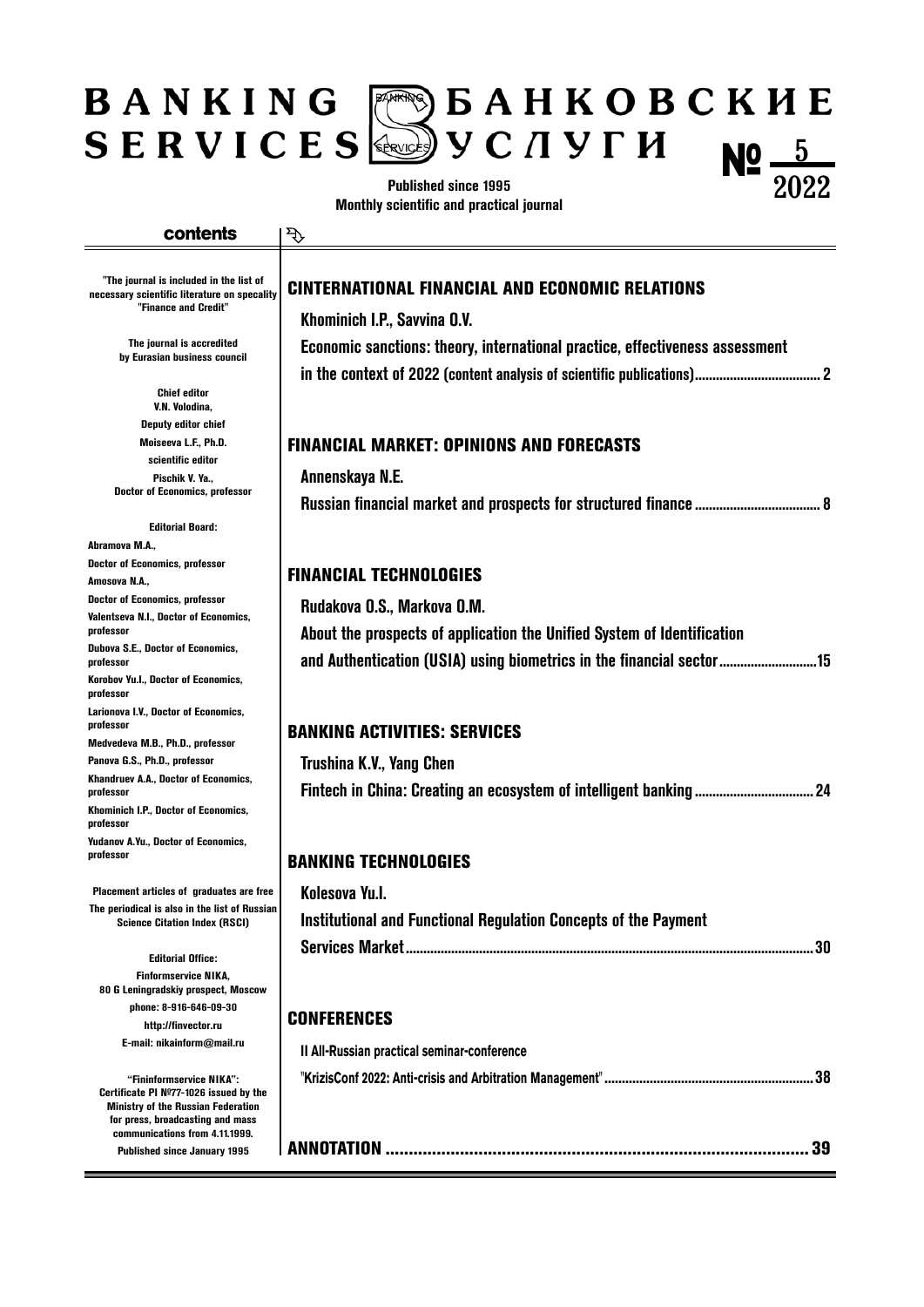# $=$  ANNOTATION  $=$

*Irina P. Khominich, Doctor of Economic Sciences, Professor of the Department "Global Financial Markets and Fintech", Plekhanov Russian University of Economics* 

*E-mail: 9204977@mail.ru*

*Author ID: 467379*

*Oksana V. Savvina, Doctor of Economic Sciences, Professor of the Department "State and Municipal Finance", Plekhanov Russian University of Economics*

*E-mail: osavvina@yandex.ru Author ID: 426039*

## **Economic sanctions: theory, international practice, effectiveness assessment in the context of 2022 (content analysis of scientific publications)**

A review of scientific literature on the theory, history, evaluation of the effectiveness of economic sanctions, as well as international forecasts of global financial market risks for 2022 is presented. An up-to-date analytics of the sanctions war against Russia in 2022 is given. Based on historical facts, examples of sanctions pressure on the economies of a number of countries and modern Russia, and statistical data, an analysis of the conditions and approaches to assessing the effectiveness of economic sanctions is carried out. The author's opinion is proposed regarding the conditions of the "success story" of the countries – the initiators of the anti-Russian sanctions war of the current year.

*Keywords: economic sanctions, sanctions theory, forecasting global risks, sanctions war, financial sanctions, oil crisis.*

*Natalia E. Annenskaya, Candidate of Economic Sciences, Researcher of the Scientific Research Center of Monetary Relations; Associate Professor of Banking and Financial Markets Department, Financial University under the Government of Russian Federation E-mail: nannenskaya@gmail.com*

*Author ID: 260693*

*ORCID: 0000-0002-5452-6978*

## **Russian financial market and prospects for structured finance**

The article provides an overview of the state of the securitization market, which has developed in recent years under the influence of factors related to the coronavirus pandemic and the growing crisis in the global economy. The features of the Russian securitization market and the probable directions of its development are noted, taking into account the current trends in the global market of the world arena of structured finance.

*Keywords: financial market, structured finance, bonds, securitization, mortgage-backed securities.*

*Olga S. Rudakova, Doctor of Economic Sciences, Professor, Department of Banking and Financial Market, Financial University under the Government of the Russian Federation E-mail: osrudakova@fa.ru*

*Author ID: 423186*

*Olga M. Markova, Candidate of Economic Sciences, Associate Professor, Department of Banking and Financial Market, Financial University under the Government of the Russian Federation*

*E-mail: markova1310@bk.ru Author ID: 378313*

**Аbout the prospects of application the Unified System of Identification and Authentication (USIA) using biometrics in the financial sector**